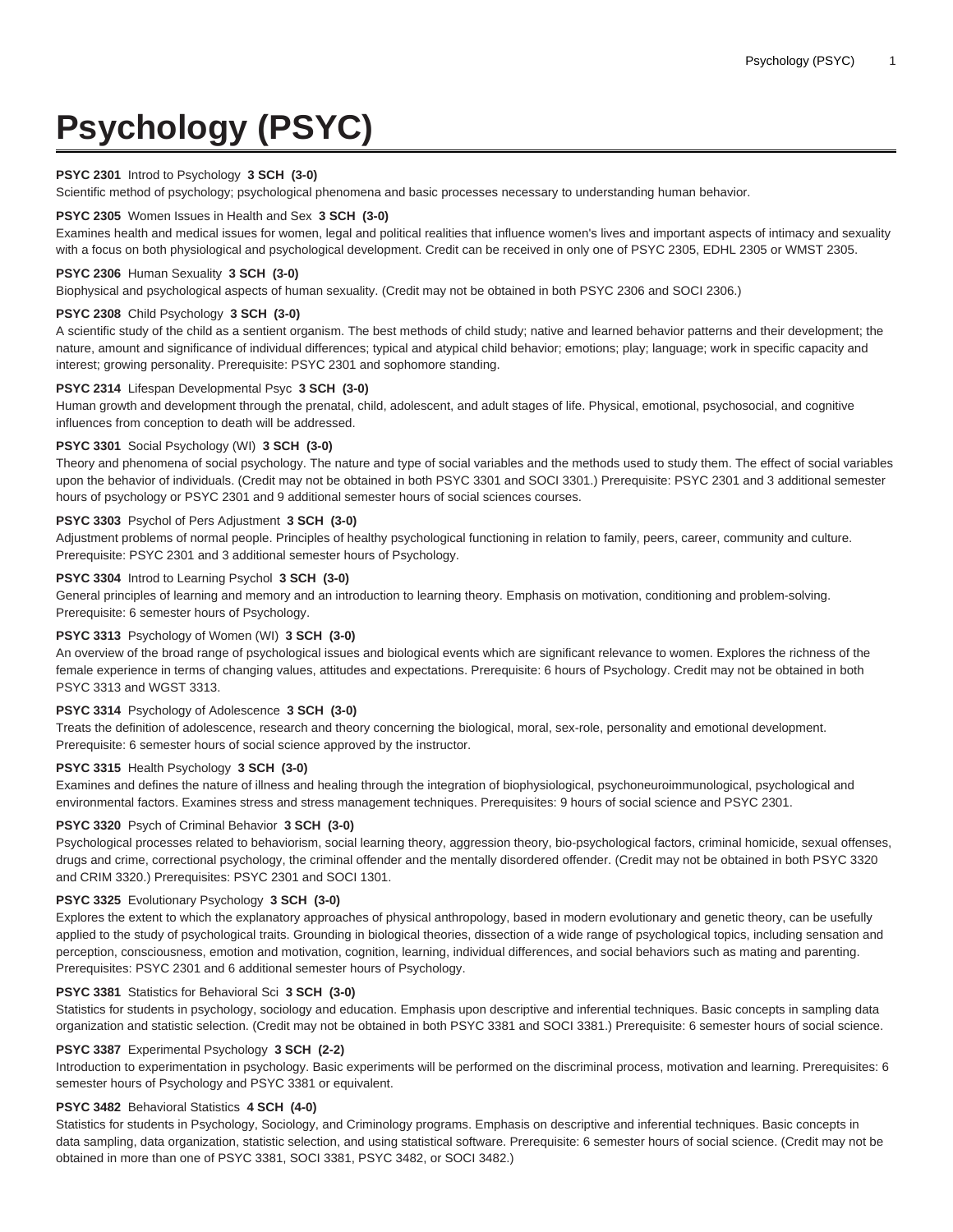# **PSYC 3487** Experimental Psychology (WI) **4 SCH (3-2)**

Introduction to experimentation in psychology. Basic experiments will be performed on the discriminal process, motivation, and learning. Prerequisite: 6 semester hours of Psychology and one of the following: PSYC 3381, SOCI 3381, PSYC 3482, or equivalent.

## **PSYC 4301** Cross-Cultural Psychology (WI) **3 SCH (3-0)**

Psychological processes related to perception, cognition, human development, psychopathology, gender influences and social behavior from a crosscultural perspective. Current theories, methods and research findings. Prerequisite: PSYC 2301 and 9 additional semester hours of Psychology. May be counted as any one of the following: PSYC 4301, ANTH 3301, ANTH 3302, or ANTH 4305.

## **PSYC 4302** Indust Organizatnl Psyc (WI) **3 SCH (3-0)**

Application of psychological principles to the world of work and to organizations. Topics include recruitment and selection of employees, evaluation of job performance, motivation, training, leadership, job satisfaction and work teams. Prerequisite: PSYC 2301 and 9 additional semester hours of psychology courses or PSYC 2301 and 9 additional semester hours of social science courses.

# **PSYC 4303** Environmental Psychology (WI) **3 SCH (3-0)**

Relationships between people and the environments in which they live, work and play, from a broad interdisciplinary perspective encompassing psychology, sociology, urban planning, landscape architecture, public policy and public health. Prerequisites: PSYC 2301 and 9 additional semester hours of Psychology.

#### **PSYC 4304** Family Therapy **3 SCH (3-0)**

An overview of family systems approaches to etiology and treatment. Family dysfunctions that result from drug and alcohol usage and other causes are emphasized. Prerequisite: 12 semester hours of psychology.

#### **PSYC 4305** Advanced Human Sexuality **3 SCH (3-0)**

Psychosocial factors in human sexuality with emphasis on sexual adjustment, sexual dysfunctions, sexual variations and new approaches in sex therapy. Appropriate field trips may be included. Prerequisite: PSYC 2306 or SOCI 2306. (Credit may not be obtained in both PSYC 4305 and SOCI 4305.)

#### **PSYC 4306** Intro. to Neuropsychology **3 SCH (3-0)**

Comprehensive introduction to the relationship between brain and behavior. Topics include the foundations of neuropsychology, the brain's organization and functional systems, and neuropsychological perspectives of memory, attention, language, emotion, and spatial functions, and their related disorders.

#### **PSYC 4307** Psychopharmacology **3 SCH (3-0)**

Introduction to psychopharmacology, summarizing the basic concepts of the functions of the organs and systems of the human body. Identification and assessment of the actions, effects, uses and abuses of legal and illegal drugs.

## **PSYC 4308** Psychological Testing **3 SCH (3-0)**

An introduction into the rationale of psychological measurement. Test construction, validity, reliability, standardization and statistical treatment of test results. Various accepted tests will be examined as they present measurement of significant individual characteristics. Prerequisite: PSYC 2301 and 6 additional semester hours of Psychology, including PSYC 3381 or its equivalent.

## **PSYC 4311** Intro. to Counseling Skills **3 SCH (3-0)**

Introduction to counseling, counseling theories, and interpersonal communication skills that facilitate counseling relationships. Designed for upperdivision undergraduates considering a helping profession or who wish to know more about counseling before entering into graduate study.

#### **PSYC 4312** Physiological Psychology **3 SCH (3-0)**

Introduction to the physiological substrata of behavior; including basic neuroanatomy, research techniques, basic physiology, sensory processes and central nervous system functions. Prerequisite: PSYC 2301.

## **PSYC 4315** Sel Topics in Psychology **3 SCH (3-0)**

Literature and research in areas of psychology not otherwise treated in depth in available courses. May be repeated once as topics change. Prerequisite: PSYC 2301 and 9 additional semester hours of Psychology.

#### **PSYC 4317** Moral Psychology **3 SCH (3-0)**

Well-being, moral responsibility, ethical naturalism, innateness or morality, moral heuristics and biases, moral intuitions, emotions and sentiments, morality and evolution, egoism and altruism, moral disagreement, character and virtue,psychopathology, and moral development. (Credit may not be obtained in both PHIL 4317 and PSYC 4317.)

## **PSYC 4322** Psychology of Personality **3 SCH (3-0)**

A comparison of personality theories and the implications for personality development and change. Prerequisite: PSYC 2301 and 3 additional semester hours of Psychology.

# **PSYC 4323** History & Systems of Psyc **3 SCH (3-0)**

Important historical antecedents and contemporary psychological systems. An exit course that integrates diverse material encountered in the discipline. Prerequisite: PSYC 2301 and 6 additional semester hours of advanced Psychology; senior standing.

# **PSYC 4325** Abnormal Psychology **3 SCH (3-0)**

Personality development and adjustment, causes of abnormal behavior, neuroses, psychoses, suicide, personality disorders and crime. Prerequisite: PSYC 2301 and 3 additional semester hours of Psychology.